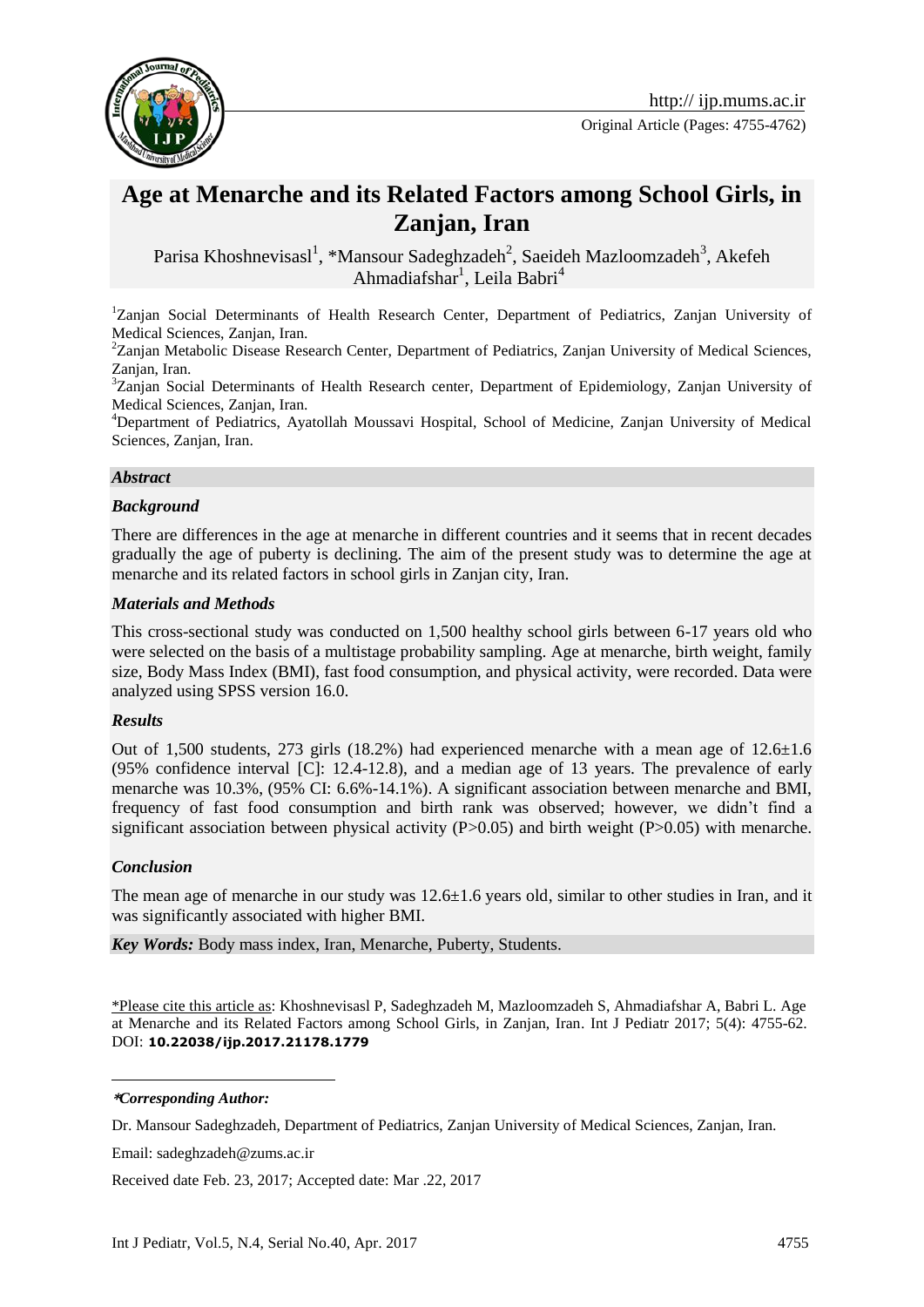### **1- INTRODUCTION**

 Puberty is a biological process associated with growth acceleration, appearance of secondary sexual characteristics and evolution of reproductive capability (1, 2). The hallmark of puberty in girls is Menarche, which is the most prominent event in the women's life (3), and can easily be remembered (4). There are some varieties in the age at menarche in literature (5). The age at menarche in Korea is 12.7 (6), Dutch girls 13.05 (7), Ghana 13.66 (8), USA 12.8 (9), and in different parts of Iran vary from 11.86 to 12.91 years (10-15).

In recent decades the age at menarche is gradually declining (16-19), although a study in turkey did not show the same trend (20). Genetics is one of the most important factors in the onset of menarche (21), however, other factors such as nutrition, psychological disorders, geographical and socioeconomic conditions, and exercise, have also been considered (12, 22). In addition, the effect of intrauterine growth and low birth weight on earlier and rapid puberty progression have been determined in several studies (23-24).

The effect of different factors influencing menarche is still a matter of debate. Although, a study in the USA suggested that age at menarche is not dependant to body mass index (BMI) (25); some studies showed that BMI and age at menarche were inversely related (4,20,26). Many studies concluded that exercise delays menarche age (5, 27), but other studies showed that early puberty occurred in African American girls, having recreational physical activities (28).

According to the importance of determining age at menarche in teenagers and its psychological impact, this study was designed to verify the age at menarche and its related factors in the school- age girls in Zanjan, Iran.

### **2- MATERIALS AND METHODS**

 This cross-sectional descriptive study was conducted to determine the age of menarche in 7-17 years old girl students of Zanjan city, Iran. Zanjan province, which is located in the North West of Iran with semi-mountainous climate has a total population of 1,020,000 (49% of the population are female). One thousand and five hundred girls from primary, middle and high schools of Zanjan were enrolled in this study by multistage probability sampling.

### **2-2. Methods**

First, the list of all schools in the area with their students was extracted from the Vice Consul of Education. The population ratio in each age group in different parts of the city was calculated. The different areas of the city were categorized into three socioeconomic levels (High, moderate and low). According to population ratio in each socio-economic area a randomized sample of students was selected in different age groups.

### **2-3. Measuring tools**

The data were gathered by direct interview and examination and by reviewing the health records. Each participant was examined by the researchers to confirm the health and rule out any diseases affecting growth. The age of menarche onset was asked and the secondary sexual characteristics were also recorded. In cases with positive history of menarche the date was recorded with the accuracy of 0.01. The date of birth, birth weight, birth rank, family size, parental education, place of residence (leased or personal), and the frequency of fast food consumption in a week, and physical activity were recorded in pre-designed questionnaire. Regular physical activity was defined as physical activity for 30 minutes 3 times a week (29).

#### **2-4. Measurements**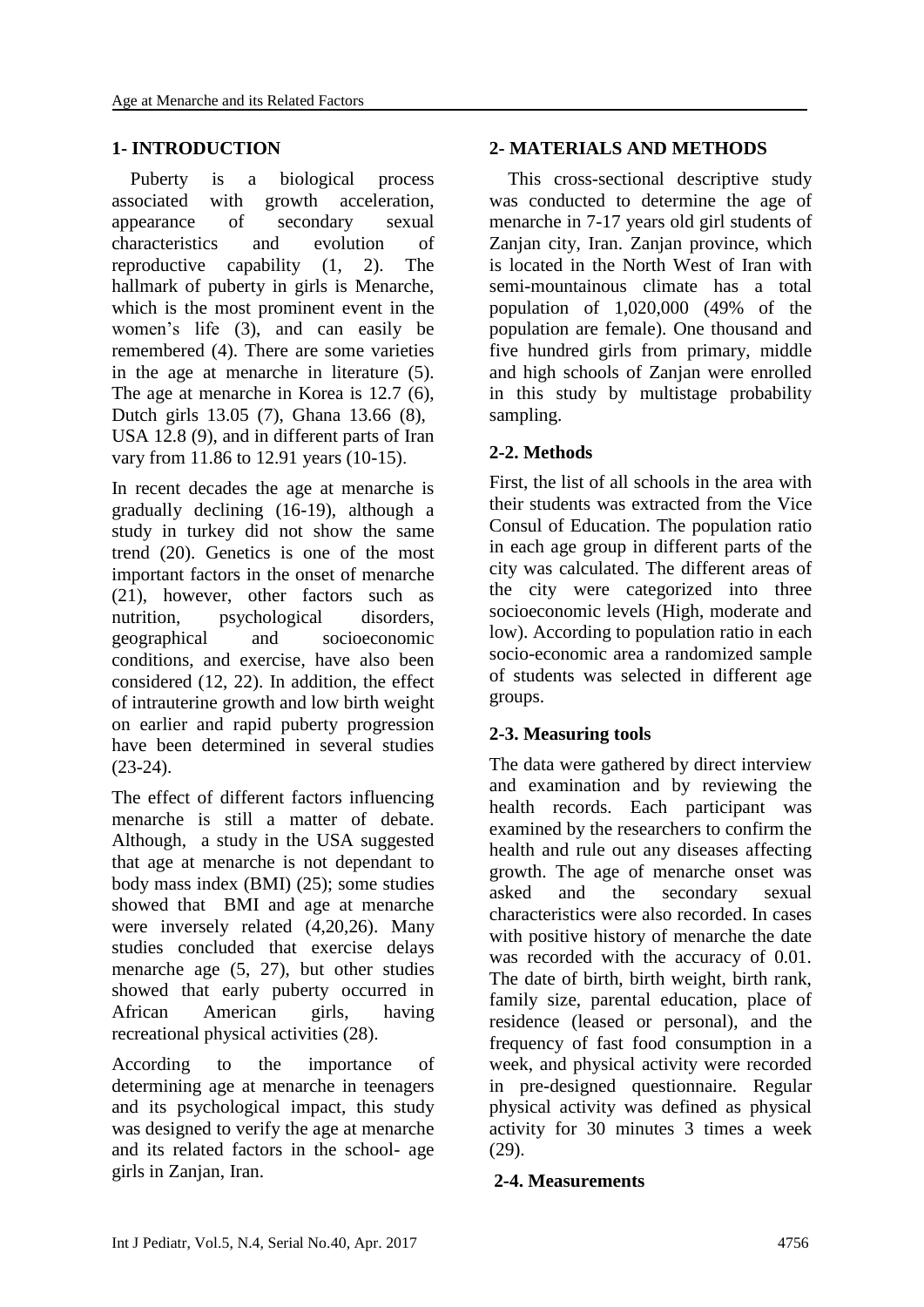Weight was measured by a trained person with Seca scale (769 Digital Column Scale), and height was measured with an accuracy of 0.5 cm in standing position without shoes on a flat surface, while the legs were sticking together with the arms free around the body and hip, shoulder and back in a straight line. Body mass index (BMI) was calculated as weight (kg) /height<sup>2</sup> (m<sup>2</sup>), and the result converted into age and gender specific as defined by the growth charts provided by the Centers for Disease Control and Prevention (CDC, 2010). The BMI percentiles were categorized into four groups: underweight (below 5% percentile), normal weight (5- 85% percentile), and overweight (percentile 85- 95%) and obese (percentile> 95%) (4).

### **2-5. Ethical consideration**

This project was approved by the Ethics Committee of Zanian University of Medical Sciences. All researchers are committed to the principles of the Helsinki Convention and patients' information was protected.

# **2-6. Inclusion and exclusion criteria**

Inclusion criteria were: the female students with ages less than 18 years old who lived in the Zanjan city, Iran. The students who had chronic diseases and used medications such as corticosteroids and anticonvulsants, were excluded of the study.

# **2-7. Data Analyses**

Data were expressed as number (percentage). Comparisons were performed by Chi-square test for categorical variables. Logistic regression models were used to evaluate the association between menarche and study variables while adjusting for various confounders. Analysis of the data was carried out using SPSS 16.0 (SPSS Inc., Chicago, IL, USA).

### **3- RESULTS**

In this study,  $1,500$  school girls  $(6-17)$ years old) from 3 socioeconomic regions of Zanjan city, were evaluated. Depending on a population ratio of each region, 530 (35.3%), 577 (38.5%), and 393 (26.2%), students from low, moderate and high socio-economic regions, respectively, were enrolled in the study. The mean age and standard deviation (SD) of the study group was  $10.4$   $(\pm 2.2)$  years. Most of the participants (80%), were first and second child of the family and lived in their personal houses. Only 9.2% of mothers and 14% of fathers had academic education.

The socio-demographic and personal data of the students are shown in **Table.1**.Out of 1,500 cases, 273 (18.2%), had menarche experience and the mean age of their first menarche was 12.6±1.6 (95% confidence interval [CI]: 12.4-12.8). The minimum and maximum age of menarche were between 7 and 17, respectively, with a median of 13 years old. Early menarche defined as experiencing menarche before 11, was seen in 28 students (10.3%, 95% CI: 6.6%-14.1%). Obesity was observed in 5 (0.3%) cases (95% CI: 0.1%-0.7%), and 25 students (1.7%), were overweight (95% CI:  $1.1\% - 2.4\%$ ). The frequency of fast food consumption in 1,431(95.4%) of the cases was less than 2 times in a week, 212 (14.1%) girls had reported regular physical activity and in 169 (11.3%) students the birth weight was less than 2500 grams (**Table.1**).

There was a significant relationship between menarche experience and the frequency of fast food consumption in a week (P< 0.001), birth rank (P< 0.001), and BMI (P< 0.001) (**Table.2**).

No significant relationship was found between menarche experience and regular physical activity  $(P=0.15)$ , as well as birth weight  $(P=0.959)$ . In the multiple logistic regression analysis, using BMI, birth rank,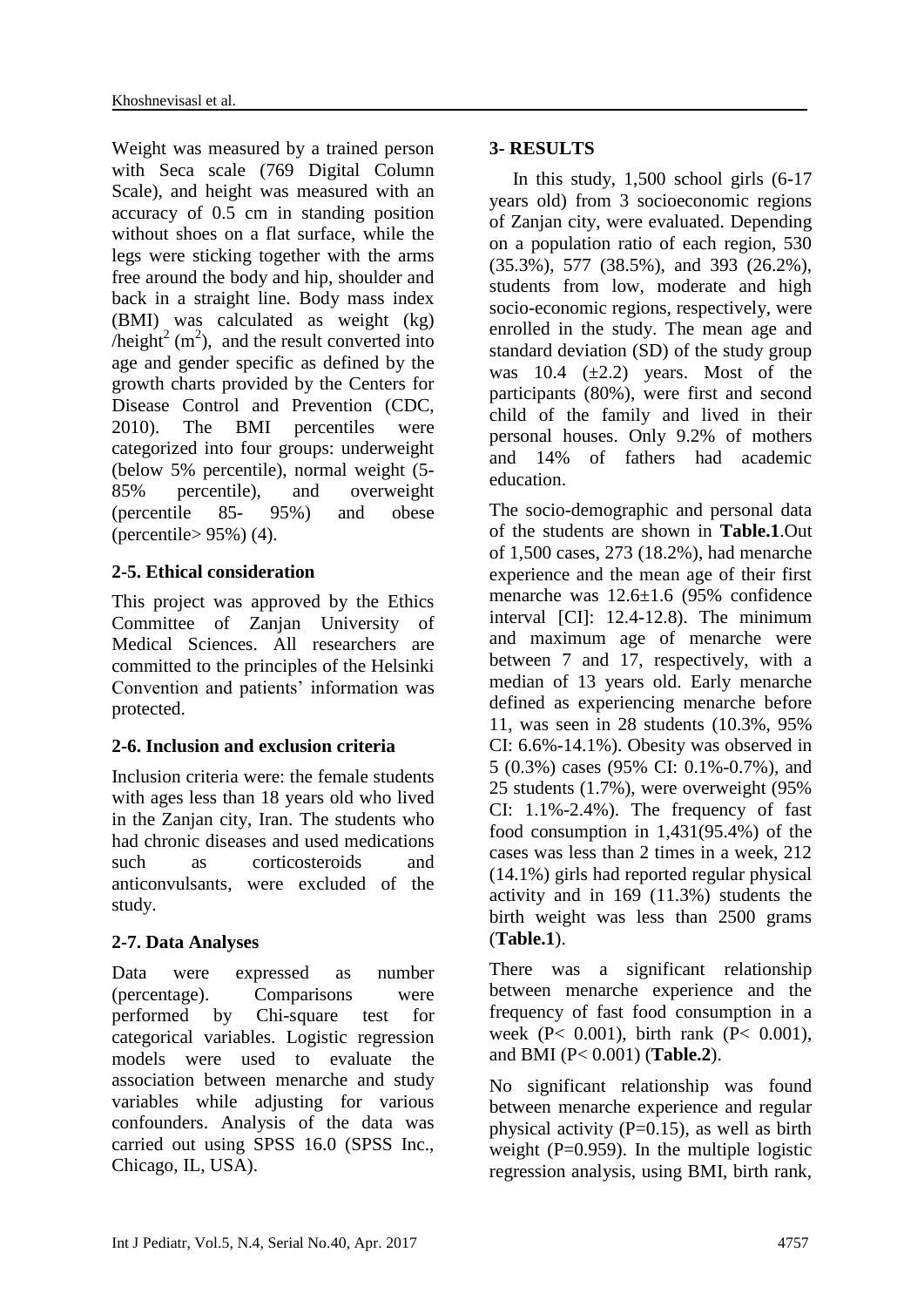fast food consumption, physical activity and residence status in the model, the risk of menarche was significantly and

independently associated with BMI, birth rank and fast food consumption (**Table.3**).

| Variables               |                | Frequency      | Percentage |
|-------------------------|----------------|----------------|------------|
|                         | $7 - 8.5$      | 330            | 22%        |
| Age groups              | $8.6 - 10$     | 302            | 20.1%      |
|                         | $10.1 - 11.5$  | 307            | 20.5%      |
|                         | 11.6-13        | 262            | 17.5%      |
|                         | $13.1 - 14.5$  | 299            | 19.9%      |
| Residence region        |                | Frequency      | Percentage |
| Different socioeconomic | Low            | 530            | 35.3%      |
| areas of the city       | Moderate       | 577            | 38.5%      |
|                         | High           | 393            | 26.2%      |
| Birth rank              |                | Frequency      | Percentage |
|                         | First child    | 505            | 33.7%      |
|                         | Second child   | 740            | 49.3%      |
| Birth rank groups       | Third child    | 193            | 12.9%      |
|                         | Fourth child   | 46             | 3.1%       |
|                         | Fifth child    | 13             | 0.9%       |
|                         | Sixth or more  | 3              | 0.2%       |
| Residence status        |                | Frequency      | Percentage |
|                         | Leased         | 395            | 26.3%      |
| Groups                  | Personal       | 1105           | 73.7%      |
| Birth weight            | < 2500         | 169            | 11.3%      |
|                         | >2500          | 1331           | 88.7%      |
| Fast food consumption   | $>2$ per week  | 69             | 4.6%       |
|                         | $<$ 2 per week | 1431           | 95.4%      |
| Physical activity       | Yes            | 212            | 14.1%      |
|                         | No             | 1288           | 85.9%      |
|                         | $50$           | 1255           | 83.7%      |
|                         | 50-85          | 215            | 14.3%      |
| <b>BMI</b>              | $85 - 195$     | $25\,$         | 1.7%       |
|                         | $>95$          | $\overline{5}$ | 0.3%       |

 **Table-2**: The relationship between menarche and study variables

| Variables                |                 | Negative history of<br>Menarche<br>Number /Percentile | Positive history of<br>Menarche<br>Number /Percentile | P-value |  |
|--------------------------|-----------------|-------------------------------------------------------|-------------------------------------------------------|---------|--|
| Fast-food                | Positive        | 1184(96.5%)                                           | 247(90.5%)                                            | 0.001   |  |
| consumption $\leq 2$ /wk | Negative        | $(3.5\%) 43$                                          | $(9.5\%) 26$                                          |         |  |
| <b>Regular Physical</b>  | Yes             | 166 (13.5%)                                           | 46 (16.8%)                                            | 0.15    |  |
| activity                 | N <sub>o</sub>  | 1061 (86.4%)                                          | 227 (83.2%)                                           |         |  |
|                          | 1 <sup>st</sup> | 424 (34.6%)                                           | 81 (29.8%)                                            |         |  |
| Birth rank               | 2 <sup>nd</sup> | 624 (50.9%)                                           | 116 (42.5%)                                           | 0.001   |  |
|                          | $3^{\text{rd}}$ | 141 (11.5%)                                           | 52 (19%)                                              |         |  |
|                          | $>4^{th}$       | 38 (3.1%)                                             | 24 (8.8%)                                             |         |  |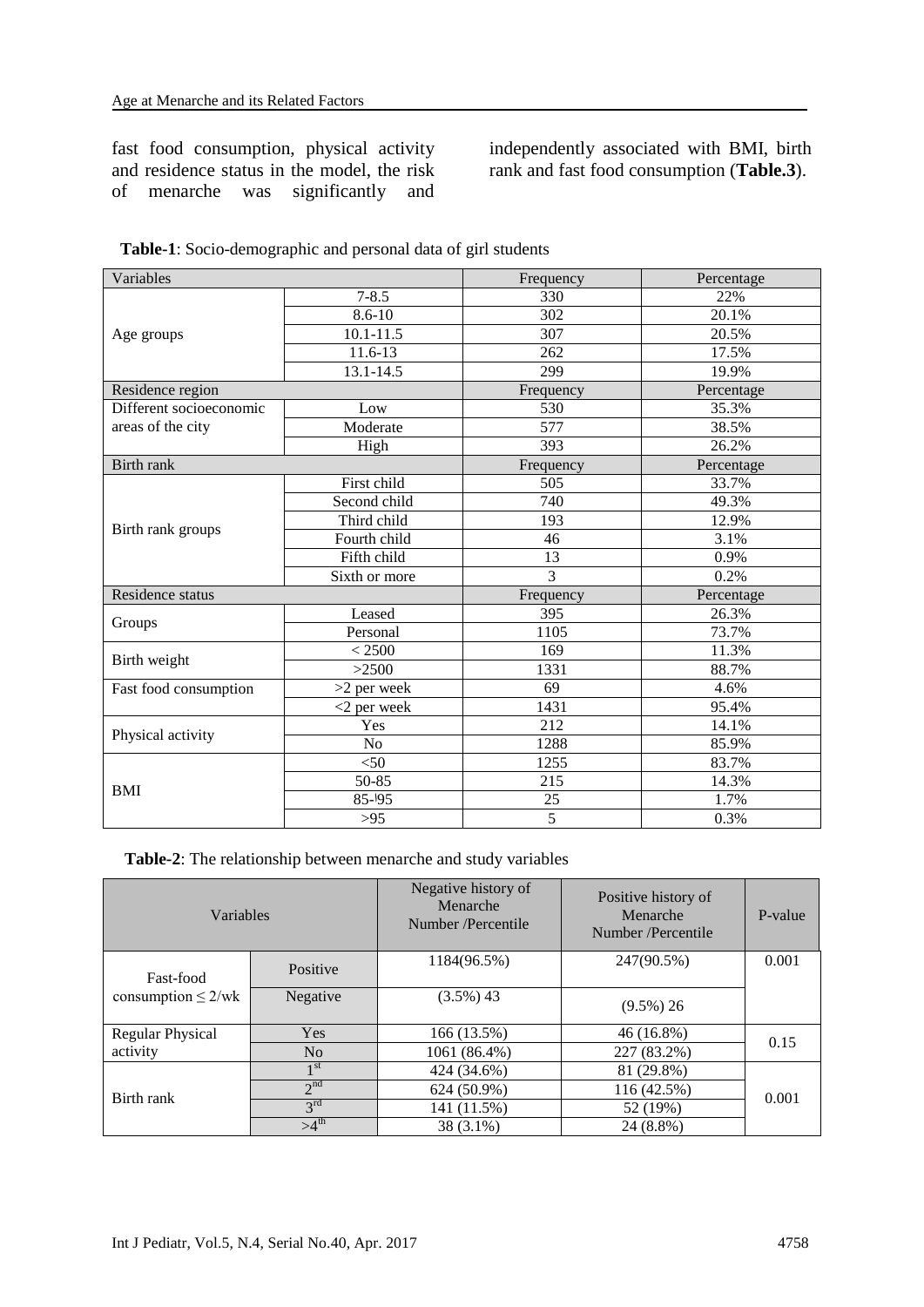| <b>BMI</b>   | Underweight and<br>normal | 1222 (99.6%) | 248 (90.8%) |       |  |
|--------------|---------------------------|--------------|-------------|-------|--|
|              | Overweight and<br>obese   | $5(0.4\%)$   | $25(9.2\%)$ |       |  |
| Birth weight | < 2,500                   | 138 (11.2%)  | 31 (11.4%)  | 0.959 |  |
|              | > 2,500                   | 1089 (88.8%) | 242 (88.6%) |       |  |

**Table-3**: The relationship between menarche and study variables using multiple logistic regression model

| Variables                                      | Odd ratio | Confidence interval | P- value |
|------------------------------------------------|-----------|---------------------|----------|
| Fast food consumption<br>$\leq$ 2 times a week | 1.00      |                     |          |
| $>2$ times a week                              | 2.83      | 1.64-4.87           | 0.0001   |
| <b>BMI</b>                                     |           |                     |          |
| $<$ 50                                         | 1.00      |                     |          |
| 50-85                                          | 3.91      | 2.82-5.43           | 0.0001   |
| >85                                            | 33.86     | 12.66-90.58         |          |
| Birth rank                                     |           |                     |          |
|                                                | 1.00      | $0.68 - 1.31$       |          |
| $\overline{2}$                                 | 0.94      | 1.21-2.83           |          |
| 3                                              | 1.85      | 1.46-4.97           | 0.0001   |
| >4                                             | 2.70      |                     |          |

### **4- DISCUSSION**

 The mean age of menarche in our study was 12.6±1.6 (95% CI: 12.4-12.8), with the minimum and maximum age of 7 and 17 years old. This finding is similar to the study in Kuwait (12.41years) (4), Istanbul ( 12.74 years) (20), Tehran (12.68 years) (10), Maharashira, India (12.62years) (30), Chile (12.7 years ) (31), France (12.5 years) (32), Poland (12.77 years) (33), Spain (12.83 years) (34), and different from South Etiopia (13.9 years) (35), Ethiopia, Mekelle (14.24 years ) (36), Nigeria (13.66 years ) (37), Uganda (13.3 -13.6 years) (38), and North Korea (16 years) (39).

In Iran the age at menarche in different climatic zones are as follows: Tehran (12.68 years) (10), Shiraz (12.91 years) (11), Sabzevar (12.5 years) (12), Mazandaran (12.5 years) (13), Isfahan (12.65 years) (14), Ahvaz (11.86 years) (15). The difference in the menarche age can be due to genetic, racial and geographical variations. For instance, it is stated that African girls have a higher age at menarche (26). Early menarche was seen in 10.3% of students compared to 8.5% in Kuwait (4), 7.8% in white American girls (40), and 6.1% in Nigeria (37). The various rates of early menarche may be due to different definition in different studies. In this study, we defined early menarche as menarche before 11 years (4); however, there are different definitions for early menarche such as a  $5<sup>th</sup>$ percentile or below one standard deviation.

Obesity and overweight were seen in 0.3% and 1.7%, respectively, and there was a significant relationship between menarche and BMI. Several studies demonstrated the significant and negative association between BMI and menarche (4, 16, 24,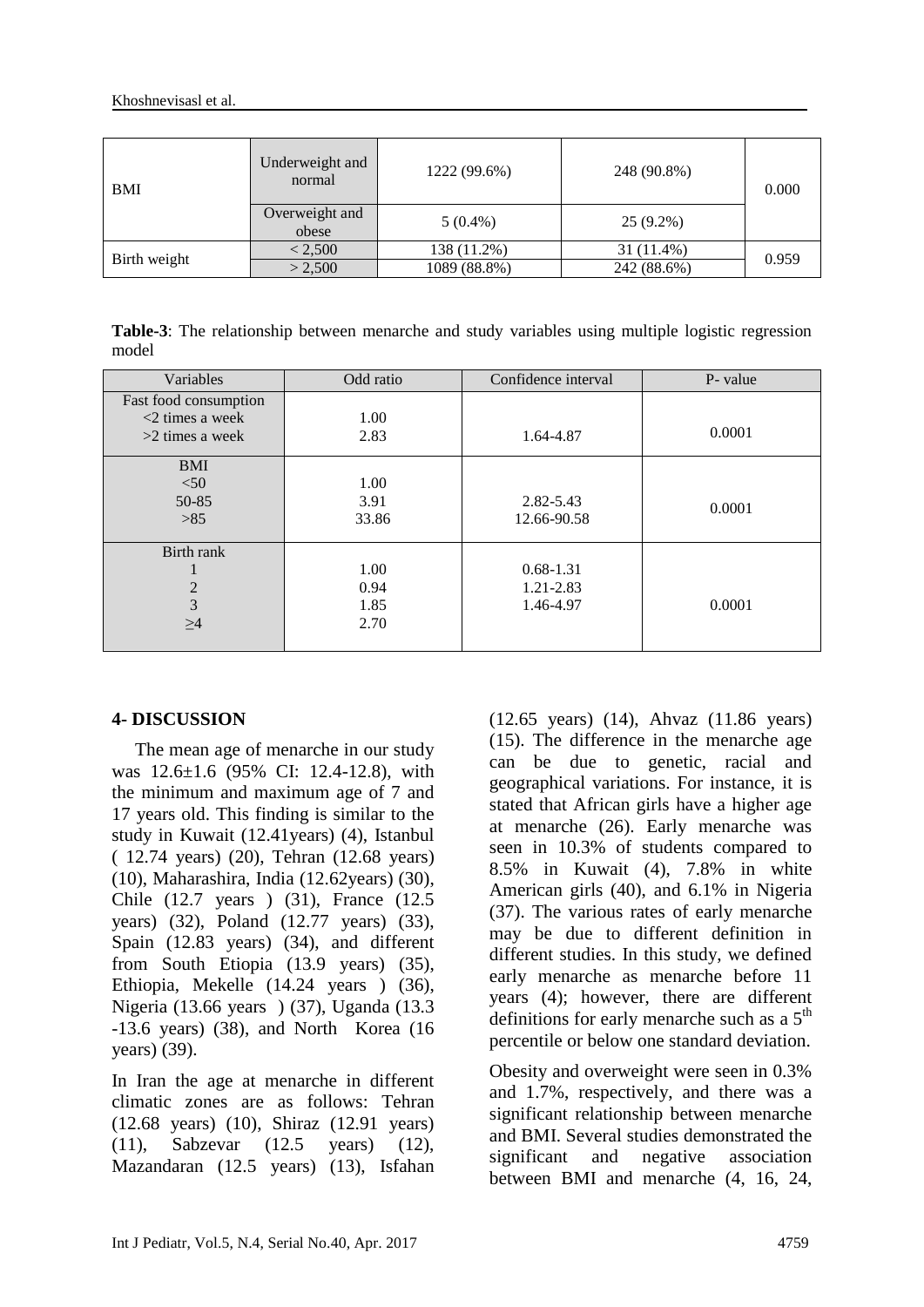35); they showed that early maturing girls had significantly higher BMI than late maturing ones. It has been thought that the effect of BMI on puberty is due to an alteration in Leptin regulation (24). According to Frisch theory, when body fat increases from 16% to 23%, menarche occurs which is consistent with the increase in BMI (26). Raji has showed the relation between age at menarche (AM), and body weight (BW) in the formula: "AM= 15.198- 0.0275 BW" (37). The study at Uganda did not show an association between BMI and menarche, although a negative association was found between menarche and hip circumference, and it was concluded that adiponectine and leptin levels were mostly associated with hip circumference and the fat in the gluteofemorale region (38). Some authors suggested that although the BMI of adolescent girls is increasing, the age at menarche is not decreased (25).

In the present study, there was a significant relation between the frequency of fast food consumption and menarche, which is similar to a study in USA that proposed American lifestyle and diet were effective in reducing the age of puberty onset (16). The effect of fast food consumption on puberty can be explained by the fact that fast food causes obesity and increases BMI which can accelerate puberty. In our study there was no significant relationship between regular sport and menarche; while many studies stated that exercise was effective in delaying puberty (28, 30, 35). Perhaps the reason for this discrepancy is, that we trusted students' claim without any verification. We did not find a significant association between birth weight and menarche. It was expressed that children with intrauterine growth retardation have earlier puberty, or if puberty occurred in normal times, it had a faster progression (23, 24). Ibanez illustrated that girls with precocious puberty, particularly those with low birth weight, are hyperinsulinemic and their onset of puberty is advanced up to 6 months (41). Our results are different, and it seems that it would be better, considering the growth pattern of early childhood along with birth weight (22). In the present study there was a significant relationship between birth rank and family size with menarche, so that in children who had experienced menarche, the percentage of children with higher birth rank (fourth and up), were three times more common. This result is similar to some studies (42, 43), but it is different from the study of Hossain et al., in Malaysia (44).

# **5- CONCLUSION**

 The mean age of menarche in our study was  $12.6 \pm 1.6$  years old; so that the age at menarche in Zanjan city, was similar to most studies conducted in Iran and other industrialized countries and it was significantly associated with higher BMI, frequency of fast food consumption in week and higher birth rank.

# **6- CONFLICT OF INTEREST:** None.

# **7- REFERENCES**

1. Plant T M, Barker‐Gibb ML. Neurobiological mechanisms of puberty in higher primates. Hum. Reprod. Update 2004; 10(1): 67-77. Doi: 10.1093/humupd/dmh001.

2. Colvin CW, Abdullatif H. Anatomy of female puberty: The clinical relevance of developmental changes in the reproductive system. Clin Anat 2013; 26(1):115-29. Doi: 10.1002/ca.22164. Epub 2012 Sep 19.

3. Ramezani Tehrani F, Mirmiran P, Gholami R, Moslehi N, Azizi F. Factors Influencing Menarcheal Age: Results from the Cohort of Tehran Lipid and Glucose Study. Int J Endocrinol Metab 2014; 12(3): e16130.

4. Al-Awadhi N, Al-Kandari N, Al-Hasan T, AlMurjan D, Ali S, Al-Taiar A. Age at menarche and its relationship to body mass index among adolescent girls in Kuwait. BMC Public Health 2013; 13:29.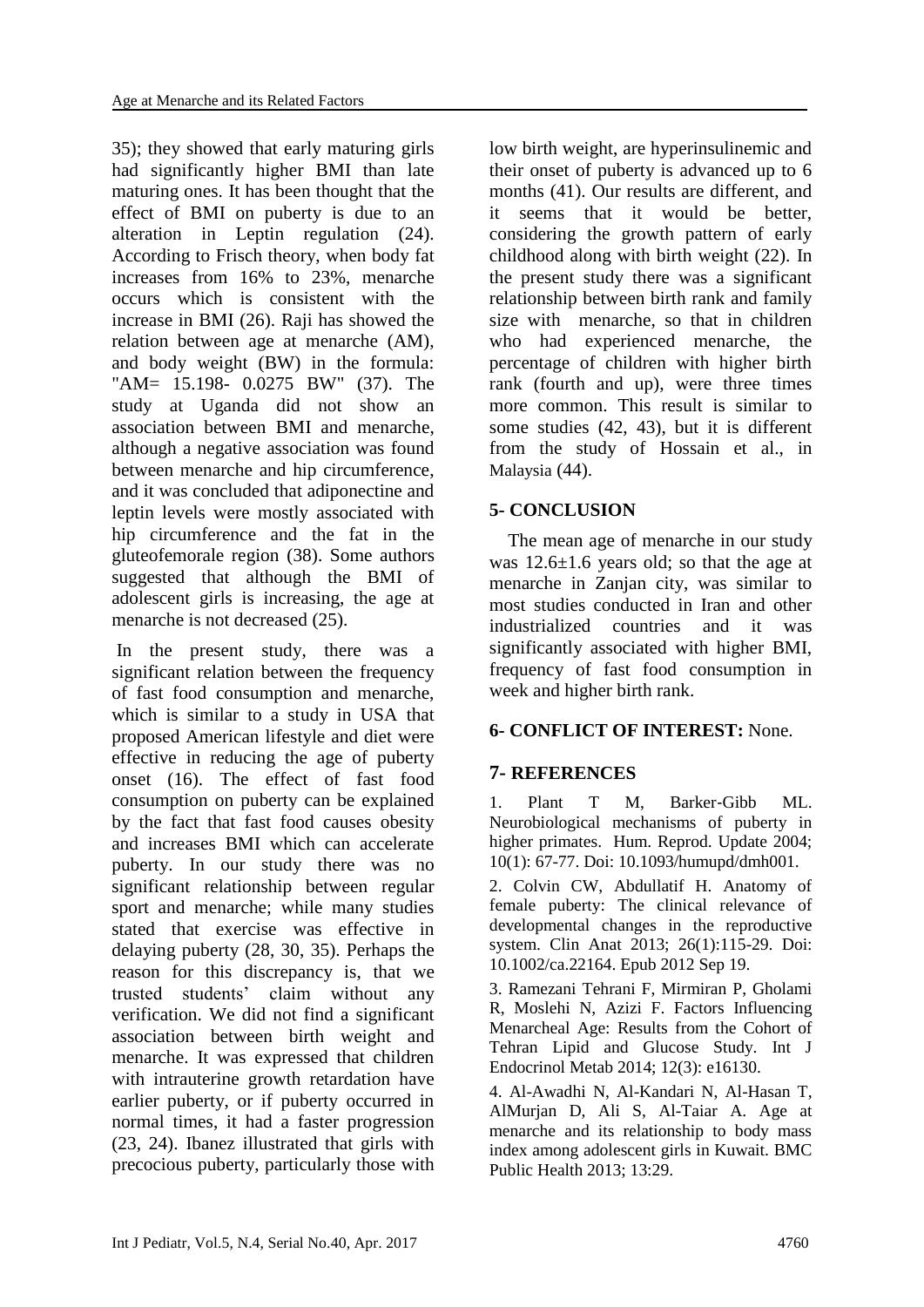5. Kabir N, Torkan pb, Hakemi LC. Evaluation of Age at Menarche and Relevant Factors in Physically Active Iranian Girls. Int J Endocrinol Metab 2007; 2: 52-60.

6. [Lee](https://www.ncbi.nlm.nih.gov/pubmed/?term=Lee%20MH%5BAuthor%5D&cauthor=true&cauthor_uid=27662834) MH, [Kim](https://www.ncbi.nlm.nih.gov/pubmed/?term=Kim%20SH%5BAuthor%5D&cauthor=true&cauthor_uid=27662834) SH, Oh M, [Lee](https://www.ncbi.nlm.nih.gov/pubmed/?term=Lee%20KW%5BAuthor%5D&cauthor=true&cauthor_uid=27662834) KW, Park MJ. Age at menarche in Korean adolescents: trends and influencing factors. [Reprod Health](https://www.ncbi.nlm.nih.gov/pmc/articles/PMC5035449/) 2016; 13: 121.

7. Talma H, Schönbeck Y, van Dommelen P, Bakker B, van Buuren S, HiraSing RA. Trends in Menarcheal Age between 1955 and 2009 in the Netherlands. PLoS ONE 2003; 8(4): e60056. doi:10.1371/journal.pone.0060056.

8. Cabrera SM, Bright GM, Frane JW, Blethen SL, Lee PA. Age of thelarche and menarche in contemporary US females: a cross-sectional analysis. J Pediatr Endocrinol Metab 2014;

27(0): 47–51. doi:10.1515/jpem-2013-0286. 9. Ameade EPK, Garti HA. Age at Menarche and Factors that Influence It: A Study among Female University Students in Tamale, Northern Ghana. PLoS ONE 2016; 11(5): e0155310. doi:10.1371/journal.pone.0155310.

10. Razzaghy-Azar M, Moghimi A, Sadigh N, Montazer M, Golnari P, Zahedi-Shoolami L, and et al. Age of puberty in Iranian girls living in Tehran. Ann Hum Biol 2006; 33(5-6):628- 33.

11. [Ayatollahi SM,](https://www.ncbi.nlm.nih.gov/pubmed/?term=Ayatollahi%20SM%5BAuthor%5D&cauthor=true&cauthor_uid=12160469) [Dowlatabadi E,](https://www.ncbi.nlm.nih.gov/pubmed/?term=Dowlatabadi%20E%5BAuthor%5D&cauthor=true&cauthor_uid=12160469) [Ayatollahi](https://www.ncbi.nlm.nih.gov/pubmed/?term=Ayatollahi%20SA%5BAuthor%5D&cauthor=true&cauthor_uid=12160469)  [SA.](https://www.ncbi.nlm.nih.gov/pubmed/?term=Ayatollahi%20SA%5BAuthor%5D&cauthor=true&cauthor_uid=12160469) Age at menarche in Iran. [Ann Hum](https://www.ncbi.nlm.nih.gov/pubmed/12160469)  [Biol](https://www.ncbi.nlm.nih.gov/pubmed/12160469) 2002; 29(4):355-62.

12. Pejhan A, Yazdi Moghaddam H,Najjar L , Akaberi A. The relationship between menarche age and anthropometric indices of girls in Sabzevar, Iran. J Pak Med Assoc.2013; 63(1):81-4.

13. [Delavar MA,](https://www.ncbi.nlm.nih.gov/pubmed/?term=Delavar%20MA%5BAuthor%5D&cauthor=true&cauthor_uid=18557455) [Hajian-Tilaki KO.](https://www.ncbi.nlm.nih.gov/pubmed/?term=Hajian-Tilaki%20KO%5BAuthor%5D&cauthor=true&cauthor_uid=18557455) Age at menarche in girls born from 1985 to 1989 in Mazandaran, Islamic Republic of Iran. [East](https://www.ncbi.nlm.nih.gov/pubmed/18557455)  [Mediterr](https://www.ncbi.nlm.nih.gov/pubmed/18557455) Health J 2008; 14(1):90-4.

14. [Kashani HH,](https://www.ncbi.nlm.nih.gov/pubmed/?term=Kashani%20HH%5BAuthor%5D&cauthor=true&cauthor_uid=19718536) [Kavosh MS,](https://www.ncbi.nlm.nih.gov/pubmed/?term=Kavosh%20MS%5BAuthor%5D&cauthor=true&cauthor_uid=19718536) [Keshteli](https://www.ncbi.nlm.nih.gov/pubmed/?term=Keshteli%20AH%5BAuthor%5D&cauthor=true&cauthor_uid=19718536)  [AH,](https://www.ncbi.nlm.nih.gov/pubmed/?term=Keshteli%20AH%5BAuthor%5D&cauthor=true&cauthor_uid=19718536) [Montazer M,](https://www.ncbi.nlm.nih.gov/pubmed/?term=Montazer%20M%5BAuthor%5D&cauthor=true&cauthor_uid=19718536) [Rostampour N,](https://www.ncbi.nlm.nih.gov/pubmed/?term=Rostampour%20N%5BAuthor%5D&cauthor=true&cauthor_uid=19718536) [Kelishadi](https://www.ncbi.nlm.nih.gov/pubmed/?term=Kelishadi%20R%5BAuthor%5D&cauthor=true&cauthor_uid=19718536)  [R,](https://www.ncbi.nlm.nih.gov/pubmed/?term=Kelishadi%20R%5BAuthor%5D&cauthor=true&cauthor_uid=19718536) et al. Age of puberty in a representative sample of Iranian girls. [World J Pediatr](https://www.ncbi.nlm.nih.gov/pubmed/19718536) 2009; 5(2):132-5. doi: 10.1007/s12519-009-0026-1.

15. Sharifi N, Najar Sh, Abedi P. The relationship Nutritionand Physical activity with Menarche age of Girls in Ahvaz. Arak Medical University Journal (AMUJ) 2014; 17(89): 19-26.

16. Slyper AH. The pubertal timing controversy in the USA, and a review of possible causative factors for the advance in timing of onset of puberty. Clinical Endocrinology 2006; 65:1-8.

17. Ghosh S, Mukherjee DK, Das Gupta R. A study of anthropometric and socioeconomic factors associated with delayed menarche in a Bengali 4761ndian population with special reference to bmi and 2d:4d ratio. Asian Journal of Medical Sciences 2012; 3: 24-31.

18. Nabi G,Amin M , Sultan R, Kamil M. Environmental factors andpuberty onset: an update.

Journal of Biology and Life Science 2014; 5: 165-74.

19. [Soliman](https://www.ncbi.nlm.nih.gov/pubmed/?term=Soliman%20A%5BAuthor%5D&cauthor=true&cauthor_uid=25538878) A, [De Sanctis](https://www.ncbi.nlm.nih.gov/pubmed/?term=De%20Sanctis%20V%5BAuthor%5D&cauthor=true&cauthor_uid=25538878) V, [ElalailyR](https://www.ncbi.nlm.nih.gov/pubmed/?term=Elalaily%20R%5BAuthor%5D&cauthor=true&cauthor_uid=25538878), [Bedair](https://www.ncbi.nlm.nih.gov/pubmed/?term=Bedair%20S%5BAuthor%5D&cauthor=true&cauthor_uid=25538878) S. Advances in pubertal growth and factors influencing it: Can we increase pubertal growth? [Indian J Endocrinol Metab](https://www.ncbi.nlm.nih.gov/pmc/articles/PMC4266869/) 2014; 18(1): S53–S62.

20. AtayZ, TuranS, Guran T, Furman A, Bereket A. Puberty and Influencing Factors in Schoolgirls Living in Istanbul: End of the Secular Trend? PEDIATRICS 2011; 128(1):  $e40-5.$ 

21. [Park SW,](http://www.ncbi.nlm.nih.gov/pubmed?term=Park%20SW%5BAuthor%5D&cauthor=true&cauthor_uid=23133486) [Lee ST,](http://www.ncbi.nlm.nih.gov/pubmed?term=Lee%20ST%5BAuthor%5D&cauthor=true&cauthor_uid=23133486) [Sohn YB,](http://www.ncbi.nlm.nih.gov/pubmed?term=Sohn%20YB%5BAuthor%5D&cauthor=true&cauthor_uid=23133486) [Cho SY,](http://www.ncbi.nlm.nih.gov/pubmed?term=Cho%20SY%5BAuthor%5D&cauthor=true&cauthor_uid=23133486) [Kim](http://www.ncbi.nlm.nih.gov/pubmed?term=Kim%20SH%5BAuthor%5D&cauthor=true&cauthor_uid=23133486)  [SH,](http://www.ncbi.nlm.nih.gov/pubmed?term=Kim%20SH%5BAuthor%5D&cauthor=true&cauthor_uid=23133486) [Kim SJ,](http://www.ncbi.nlm.nih.gov/pubmed?term=Kim%20SJ%5BAuthor%5D&cauthor=true&cauthor_uid=23133486) et al. LIN28B polymorphisms are associated with central precocious puberty and early puberty in girls. [Korean J Pediatr](http://www.ncbi.nlm.nih.gov/pubmed/23133486) 2012; 55(10):388-92.

22. Yermachenko A, Dvornyk V. Nongenetic Determinants of Age at Menarche:

A Systematic Review. BioMed Research International, vol. 2014, Article ID 371583, 14 pages, 2014. doi:10.1155/2014/371583.

23. Hernández MI, Mericq V. Pubertal development in girls born small for gestational age. [J Pediatr Endocrinol Metab](http://www.ncbi.nlm.nih.gov/pubmed/18540245) 2008; 21(3):201-8.

24. Sloboda DM, Hart R, Doherty DA, Pennell CE, Hickey M. Age at menarche: influences of prenatal and postnatal growth. The Journal of Clinical Endocrinology and Metabolism 2007; 92(1):46–50.

25. Demerath EW, Towne B, Chumlea WC, Sun SS, Czerwinski SA, Remsberg KE,

Et al. Recent decline in age at menarche: the Fels Longitudinal Study. Am J Hum Biol 2004; 16(4):453-7.